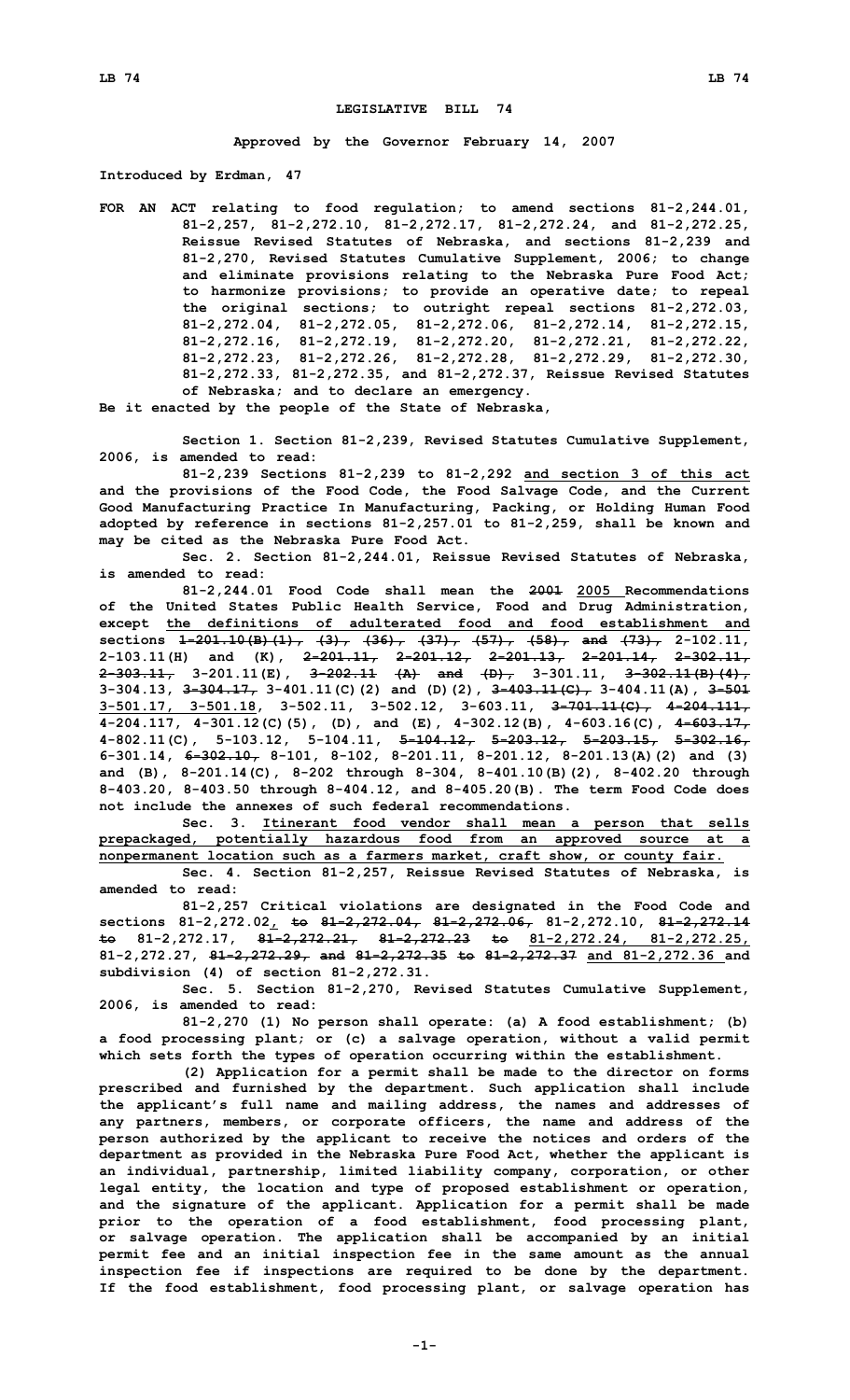**LB 74 LB 74**

**been in operation prior to applying for <sup>a</sup> permit, the applicant shall pay an additional fee of sixty dollars.**

**(3) Payment of the initial permit fee, the initial inspection fee, and the fee for failing to apply for <sup>a</sup> permit prior to operation shall not preclude payment of the annual inspection fees due on August 1 of each year. Except as provided in subsections (7) through (10) of this section and subsection (1) of section 81-2,281, <sup>a</sup> permitholder shall pay annual inspection fees on or before August 1 of each year.**

**(4)(a) The director shall set the initial permit fee and the annual inspection fees on or before July 1 of each fiscal year to meet the criteria in this subsection. The director may raise or lower the fees each year, but the fees shall not exceed the maximum fees listed in subdivision (4)(b) of this section. The director shall determine the fees based on estimated annual revenue and fiscal year-end cash fund balance as follows:**

**(i) The estimated annual revenue shall not be greater than one hundred seven percent of program cash fund appropriations allocated for the Nebraska Pure Food Act;**

**(ii) The estimated fiscal year-end cash fund balance shall not be greater than seventeen percent of program cash fund appropriations allocated for the act; and**

**(iii) All fee increases or decreases shall be equally distributed between all categories; and**

**(b) The maximum fees are:**

## **Additional**

|                                   |                    | First                 | Food                  |                   |
|-----------------------------------|--------------------|-----------------------|-----------------------|-------------------|
|                                   |                    | <del>Food</del> Food  | Preparation           | Unit              |
|                                   |                    | Preparation           | Area                  | ⊖⊭                |
|                                   |                    | Area                  | <b>Annual</b>         | Units             |
| Food                              | <b>Initial</b>     | <del>Annual</del>     | <del>Inspection</del> | <del>Annual</del> |
| <del>Handling</del>               | Permit             | <del>Inspection</del> | <b>Fee</b>            | <b>Inspection</b> |
| Activity                          | Fee                | Fee                   | <del>(per area)</del> | <b>Fee</b>        |
| Convenience Store                 | \$61.72            | <del>\$61.72</del>    | <del>\$30.86</del>    | N/A               |
| Licensed Beverage                 |                    |                       |                       |                   |
| <b>Establishment</b>              | \$61.72            | \$61.72               | <del>\$30.86</del>    | N/A               |
| Limited Food Service              |                    |                       |                       |                   |
| <b>Establishment</b>              | <del>\$61.72</del> | \$61.72               | <del>\$30.86</del>    | N/A               |
| <b>Temporary Food</b>             |                    |                       |                       |                   |
| <del>Establishment</del>          | <del>\$61.72</del> | <del>\$61.72</del>    | <del>\$30.86</del>    | N/A               |
| Mobile Food Unit                  |                    |                       |                       |                   |
| (for each unit)                   | <del>\$61.72</del> | N/A                   | N/A                   | \$30.86           |
| Pushcart (for each                |                    |                       |                       |                   |
| $unit$ )                          | <del>\$61.72</del> | N/A                   | N/A                   | \$12.34           |
| <b>Vending Machine</b>            |                    |                       |                       |                   |
| Operations:                       | \$61.72            |                       |                       |                   |
| One to ten units                  |                    | N/A                   | N/A                   | \$12.34           |
| Eleven to twenty units            |                    | N/A                   | N/A                   | \$24.68           |
| <b>Twenty-one to thirty units</b> |                    | N/A                   | N/A                   | \$37.02           |
| Thirty-one to forty units         |                    | N/A                   | N/A                   | \$49.36           |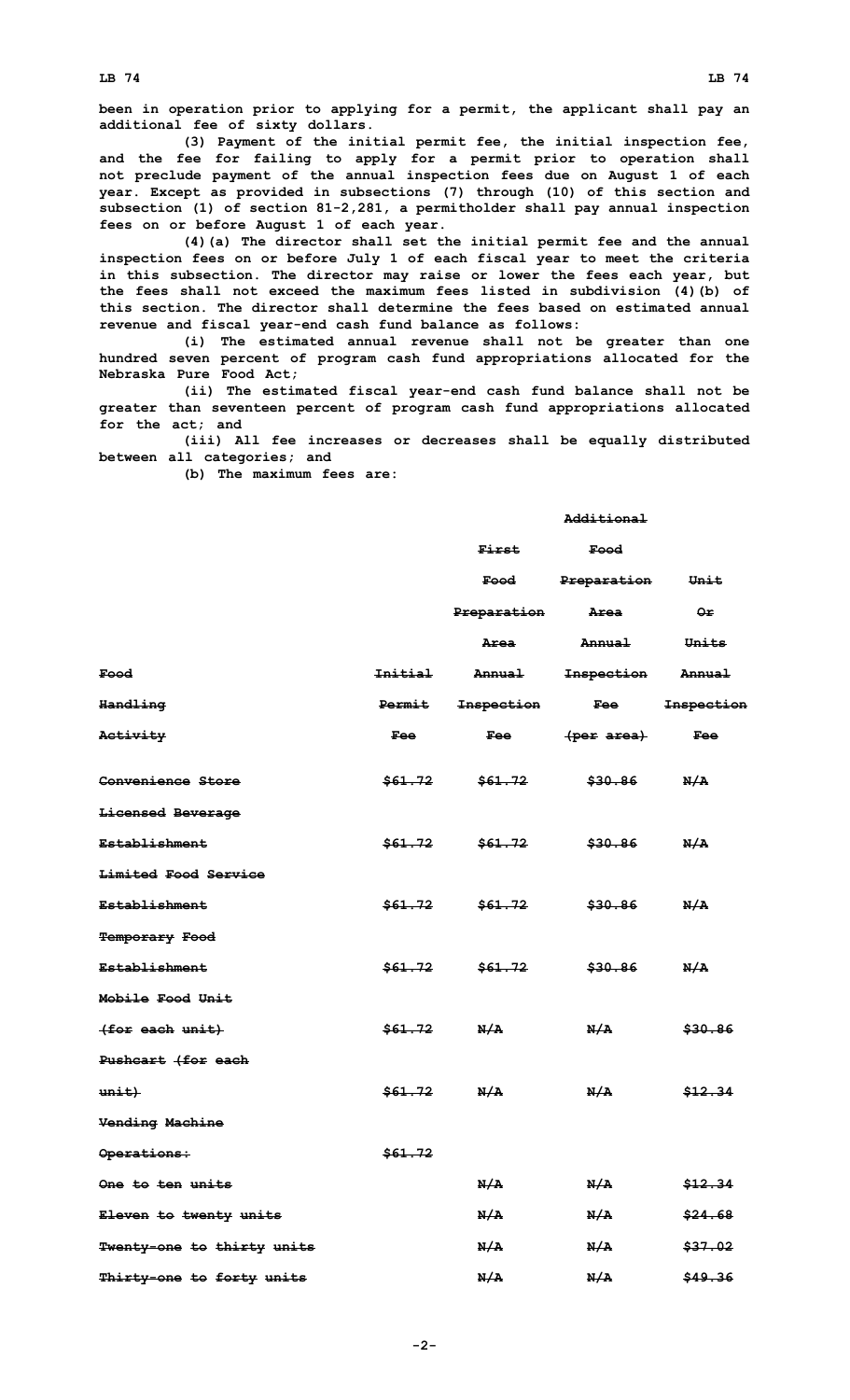| Over forty units      |         | N/A     | N/A     | \$61.70 |
|-----------------------|---------|---------|---------|---------|
| Food Processing       |         |         |         |         |
| Plant                 | \$61.72 | \$86.40 | \$30.86 | N/A     |
| Salvage Operation     | \$61.72 | \$86.40 | \$30.86 | N/A     |
| Commissary            | \$61.72 | \$86.40 | \$30.86 | N/A     |
| All Other Food        |         |         |         |         |
| <b>Establishments</b> | \$61.72 | \$86.40 | \$30.86 | N/A     |

## **Additional**

|                            |         | First          | Food        |                |
|----------------------------|---------|----------------|-------------|----------------|
|                            |         | Food           | Preparation | Unit           |
|                            |         | Preparation    | Area        | $Or$           |
|                            |         | Area           | Annual      | Units          |
| <u>Food</u>                | Initial | Annual         | Inspection  | Annual         |
| Handling                   | Permit  | Inspection     | Fee         | Inspection     |
| Activity                   | Fee     | Fee            | (per area)  | <b>Fee</b>     |
| Convenience                |         |                |             |                |
| Store                      | \$74.36 | \$74.36        | \$37.18     | <u>N/A</u>     |
| Itinerant Food Vendor      | \$74.36 | \$74.36        | \$37.18     | <u>N/A</u>     |
| Licensed Beverage          |         |                |             |                |
| Establishment              | \$74.36 | <u>\$74.36</u> | \$37.18     | <u>N/A</u>     |
| Limited Food Service       |         |                |             |                |
| Establishment              | \$74.36 | \$74.36        | \$37.18     | <u>N/A</u>     |
| Temporary Food             |         |                |             |                |
| Establishment              | \$74.36 | \$74.36        | \$37.18     | <u>N/A</u>     |
| Mobile Food Unit           |         |                |             |                |
| (for each unit)            | \$74.36 | N/A            | N/A         | \$37.18        |
| Pushcart (for each         |         |                |             |                |
| unit)                      | \$74.36 | N/A            | N/A         | \$14.87        |
| Vending Machine            |         |                |             |                |
| Operations:                | \$74.36 |                |             |                |
| One to ten units           |         | N/A            | N/A         | <u>\$14.87</u> |
| Eleven to twenty units     |         | N/A            | <u>N/A</u>  | <u>\$29.74</u> |
| Twenty-one to thirty units |         | N/A            | N/A         | \$44.61        |
| Thirty-one to forty units  |         | N/A            | N/A         | \$59.48        |
| Over forty units           |         | <u>N/A</u>     | N/A         | \$74.34        |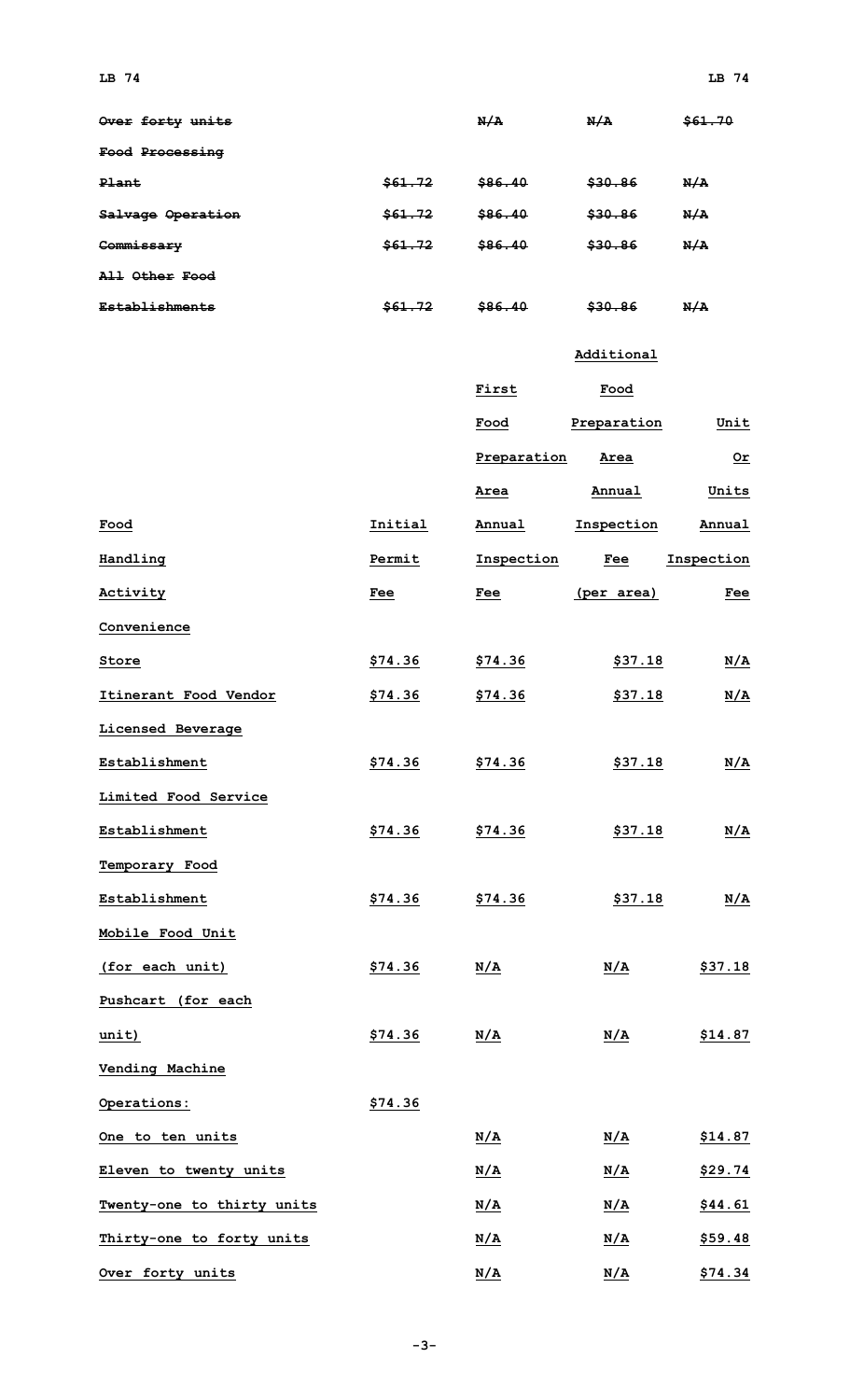**Food Processing**

| Plant             | \$74.36 | \$104.12 | \$37.18 | N/A        |
|-------------------|---------|----------|---------|------------|
| Salvage Operation | \$74.36 | \$104.12 | \$37.18 | <u>N/A</u> |
| Commissary        | \$74.36 | \$104.12 | \$37.18 | <u>N/A</u> |
| All Other Food    |         |          |         |            |

**Establishments \$74.36 \$104.12 \$37.18 N/A**

**(5) If <sup>a</sup> food establishment is engaged in more than one food handling activity listed in subsection (4) of this section, the inspection fee charged shall be based upon the primary activity conducted within the food establishment as determined by the department and any fees assessed for each additional food preparation area within the primary establishment as determined by the department.**

**(6) The department may impose <sup>a</sup> penalty for an inspection fee which is more than one month delinquent. The penalty may not exceed fifty percent of the fee for the first month of delinquency and one hundred percent of the fee for the second month of delinquency. If <sup>a</sup> person fails to pay the inspection fee for more than one month after the fee is due, such person shall pay <sup>a</sup> late fee equal to fifty percent of the total fee for the first month that the fee is late and one hundred percent for the second month that the fee is late. The purpose of the late fee is to cover the administrative costs associated with collecting fees. All money collected as <sup>a</sup> late fee shall be remitted to the State Treasurer for credit to the Pure Food Cash Fund.**

**(7) An educational institution, health care facility, nursing home, or governmental organization operating any type of food establishment, other than <sup>a</sup> mobile food unit or pushcart, is exempt from the requirements in subsections (1) through (6) of this section.**

**(8) <sup>A</sup> person whose primary food-related business activity is determined by the department to be egg handling within the meaning of the Nebraska Graded Egg Act and who is validly licensed and paying fees pursuant to such act is exempt from the permit and inspection fee requirements of the Nebraska Pure Food Act.**

**(9) <sup>A</sup> person holding <sup>a</sup> permit or license and regulated under the Nebraska Manufacturing Milk Act or the Nebraska Pasteurized Milk Law and an egg handler licensed and regulated under the Nebraska Graded Egg Act are exempt from the Nebraska Pure Food Act.**

**(10) <sup>A</sup> single event food vendor or <sup>a</sup> religious, charitable, or fraternal organization operating any type of temporary food establishment, mobile food unit, or pushcart is exempt from the requirements of subsections (1) through (6) of this section. Any such organization operating any nontemporary food establishment prior to July 1, 1985, is exempt from the requirements of subsection (2) of this section.**

**Sec. 6. Section 81-2,272.10, Reissue Revised Statutes of Nebraska, is amended to read:**

**81-2,272.10 (1) Food employes shall wash their hands as specified in the Nebraska Pure Food Act.**

**(2) Food employees shall be trained to wash their hands as specified in the act.**

**(3) Except when washing fruits and vegetables, food employees shall minimize bare hand and arm contact with exposed food. This may be accomplished with the use of suitable utensils such as deli tissues, spatulas, tongs, single-use gloves, or dispensing equipment.**

**(4) Food employees not serving <sup>a</sup> highly susceptible population may contact exposed, ready-to-eat food with their bare hands if they have washed their hands as specified in the act prior to handling the food. Except when washing fruits and vegetables, food employees shall not contact exposed, ready-to-eat food with their bare hands unless the food employee washes his or her hands or washes his or her hands and uses suitable utensils such as deli tissue, spatulas, tongs, single-use gloves, or dispensing equipment. Food employees shall minimize bare hand and arm contact with exposed food that is not in <sup>a</sup> ready-to-eat form.**

**Sec. 7. Section 81-2,272.17, Reissue Revised Statutes of Nebraska, is amended to read:**

**81-2,272.17 (1) The person in charge of <sup>a</sup> food establishment shall ensure that consumers who order raw or partially cooked foods of animal origin are informed that the food is not cooked sufficiently to assure its safety. If <sup>a</sup> raw or undercooked animal food such as beef, eggs, fish, lamb,**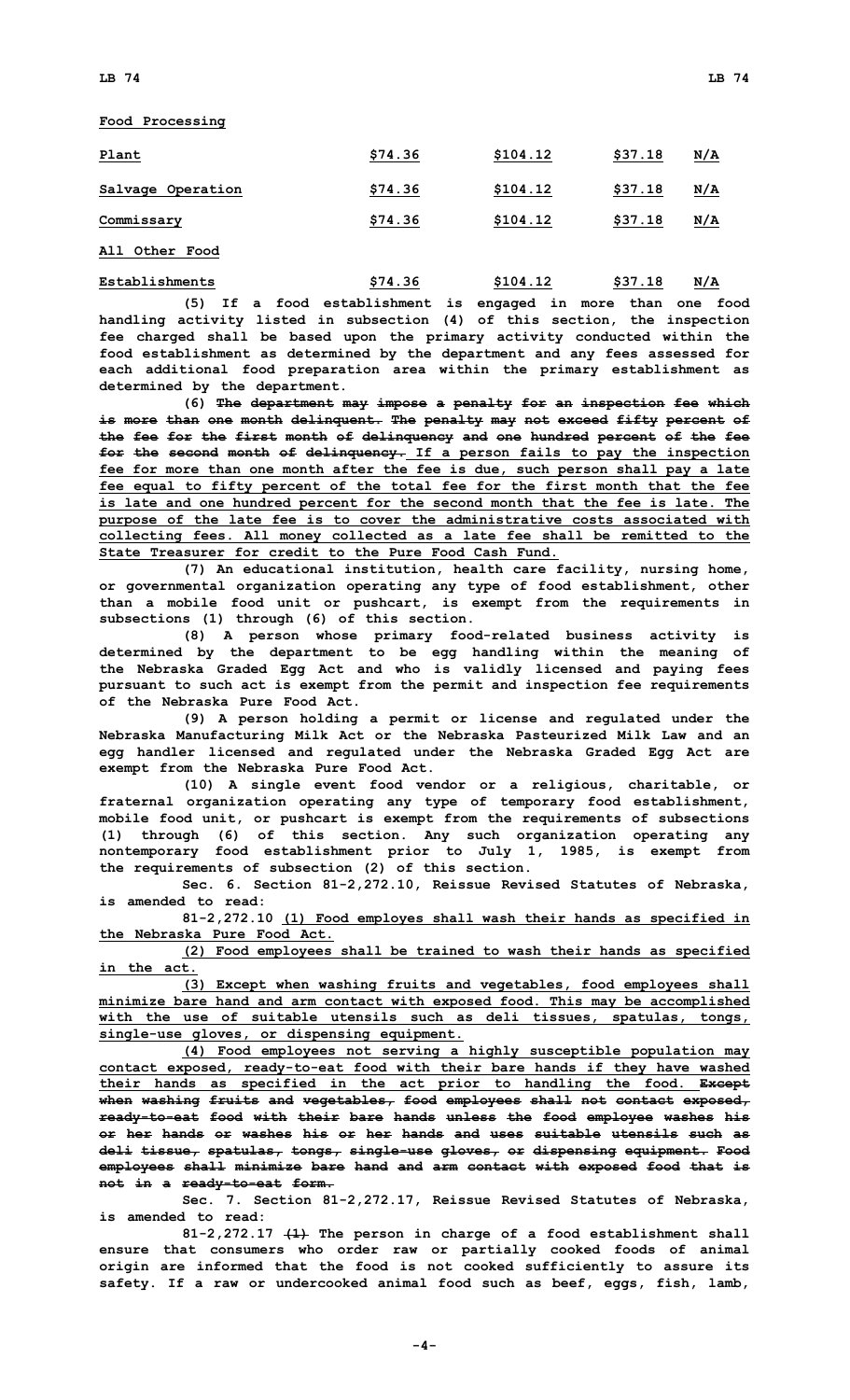**pork, poultry, or shellfish is offered in <sup>a</sup> ready-to-eat form as <sup>a</sup> deli, menu, vended, or other item, or as <sup>a</sup> raw ingredient in another ready-to-eat form, the permitholder shall inform consumers by brochures, deli case or menu advisories, label statements, table tents, placards, or other written means of the significantly increased risk associated with certain especially vulnerable consumers eating such foods in <sup>a</sup> raw or undercooked form. The following language will satisfy the consumer advisory requirements:**

**"Thoroughly cooking foods of animal origin such as beef, eggs, fish, lamb, pork, poultry, or shellfish reduces the risk of foodborne illness. Individuals with certain health conditions may be at higher risk if these foods are consumed raw or undercooked. Consult your physician or public health official for further information."**

**(2) This section shall not apply to beef meeting the requirements of subsection (3) of section 81-2,272.16.**

**Sec. 8. Section 81-2,272.24, Reissue Revised Statutes of Nebraska, is amended to read:**

**81-2,272.24 (1) Except when packaging food using <sup>a</sup> reduced oxygen packaging method as specified in section 81-2,272.27 and except as specified in this section, refrigerated, ready-to-eat, potentially hazardous food (time and temperature control for safety food) prepared and held in <sup>a</sup> food establishment for more than twenty-four hours shall be clearly marked to indicate the date of preparation. The food shall be sold, consumed on the premises, or discarded within:**

**(a) Seven calendar days or less if the food is held refrigerated at forty-one degrees Fahrenheit (five degrees Celsius) or below; or**

**(b) Four calendar days or less if the food is held refrigerated between forty-five degrees Fahrenheit (seven degrees Celsius) and forty-one degrees Fahrenheit (five degrees Celsius).**

**(2) Except as specified in this section, refrigerated, ready-to-eat, potentially hazardous food (time and temperature control for safety food) prepared and packaged by <sup>a</sup> food processing plant and held refrigerated at such food establishment, shall be clearly marked, at the time the original container is opened in <sup>a</sup> food establishment, to indicate the date the food container was opened. The food shall be sold, consumed on the premises, or discarded within:**

**(a) Seven calendar days or less if the food is held refrigerated at forty-one degrees Fahrenheit (five degrees Celsius) or below; or**

**(b) Four calendar days or less if the food is held refrigerated between forty-five degrees Fahrenheit (seven degrees Celsius) and forty-one degrees Fahrenheit (five degrees Celsius).**

**This subsection does not apply to fermented sausages which retain an original casing or shelf stable salt-cured products produced in <sup>a</sup> federally inspected food processing plant that are not labeled "Keep Refrigerated" or to shelf stable, dry, fermented sausages when the face has been cut, but the remaining portion is whole and intact.**

**(3) <sup>A</sup> refrigerated, ready-to-eat, potentially hazardous food (time and temperature control for safety food) ingredient or <sup>a</sup> portion of <sup>a</sup> refrigerated, ready-to-eat, potentially hazardous food (time and temperature control for safety food) that is subsequently combined with additional ingredients or portions of food shall retain the date marking of the earliest-prepared or first-prepared ingredient.**

**(4) <sup>A</sup> date marking system that meets the criteria stated in subsections (1) and (2) of this section may include:**

**(a) Using <sup>a</sup> method approved by the regulatory authority for refrigerated, ready-to-eat, potentially hazardous food (time and temperature control for safety food) that is frequently rewrapped, such as lunchmeat or <sup>a</sup> roast, or for which date marking is impractical, such as soft serve mix or milk in <sup>a</sup> dispensing machine;**

**(b) Marking the date or day of preparation, with <sup>a</sup> procedure to discard the food on or before the last date or day by which the food must be consumed on the premises, sold, or discarded as specified under subsection (1) of this section;**

**(c) Marking the date or day the original container is opened in <sup>a</sup> food establishment, with <sup>a</sup> procedure to discard the food on or before the last date or day by which the food must be consumed on the premises, sold, or discarded as specified under subsection (2) of this section; or**

**(d) Using calendar dates, days of the week, color-coded marks, or other effective marking methods, if the marking system is disclosed to the regulatory authority upon request.**

**(5) Subsections (1) and (2) of this section do not apply to individual meal portions served or repackaged for sale from <sup>a</sup> bulk container upon <sup>a</sup> consumer's request.**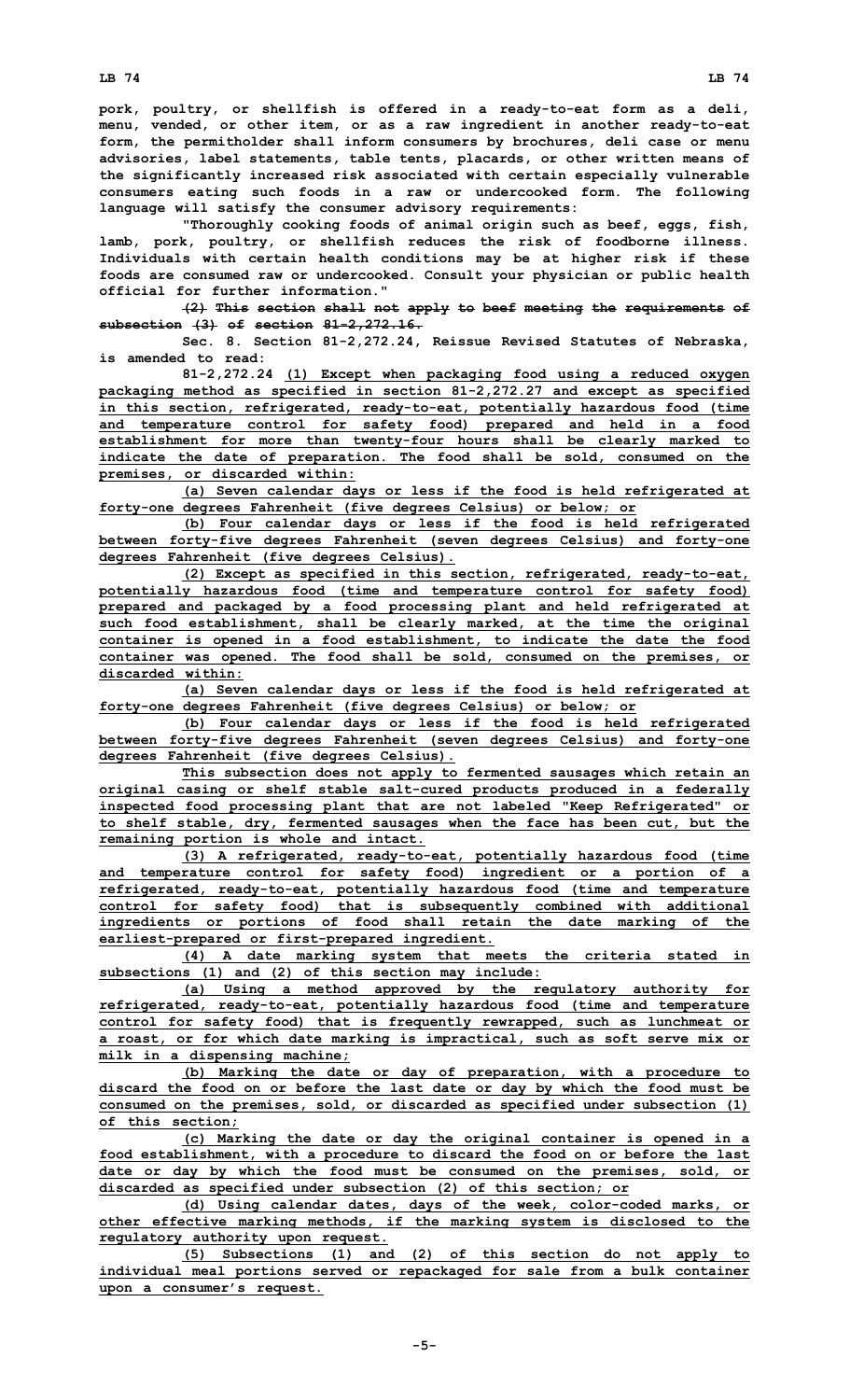**(6) Subsection (2) of this section does not apply to the following foods prepared and packaged by <sup>a</sup> food processing plant inspected by <sup>a</sup> regulatory authority:**

**(a) Deli salads, such as ham salad, seafood salad, chicken salad, egg salad, pasta salad, potato salad, and macaroni salad manufactured in accordance with 21 C.F.R. part 110, Current Good Manufacturing Practice in Manufacturing, Packing, or Holding Human Food, as such part existed on January 1, 2007;**

**(b) Hard cheeses containing not more than thirty-nine percent moisture as defined in 21 C.F.R. part 133, Cheeses and related cheese products, as such part existed on January 1, 2007, such as cheddar, gruyere, parmesan and reggiano, and romano;**

**(c) Semi-soft cheeses containing more than thirty-nine percent moisture, but not more than fifty percent moisture, as defined in 21 C.F.R. part 133, Cheeses and related cheese products, as such part existed on January 1, 2007, such as blue, edam, gorgonzola, gouda, and monterey jack;**

**(d) Cultured dairy products as defined in 21 C.F.R. part 131, Milk and cream, as such part existed on January 1, 2007, such as yogurt, sour cream, and buttermilk;**

**(e) Preserved fish products, such as pickled herring and dried or salted cod and other acidified fish products, as defined in 21 C.F.R. part 114, Acidified foods, as such part existed on January 1, 2007;**

**(f) Shelf stable, dry fermented sausages, such as pepperoni and Genoa salami that are not labeled "Keep Refrigerated" as specified in 9 C.F.R. part 317, Labeling, marking devices, and containers, as such part existed on January 1, 2007, and which retain the original casing on the product; and**

**(g) Shelf stable salt-cured products such as prosciutto and Parma (ham) that are not labeled "Keep Refrigerated" as specified in 9 C.F.R. part 317, Labeling, marking devices, and containers, as such part existed on January 1, 2007.**

**(1) For refrigerated, ready-to-eat, potentially hazardous food prepared on the premises of <sup>a</sup> food establishment and held refrigerated for more than twenty-four hours in such food establishment, the container shall be clearly marked with the date of preparation. The food shall be consumed within:**

**(a) Seven calendar days or less if the food is held refrigerated at forty-one degrees Fahrenheit (five degrees Celsius) or below; or**

**(b) Four calendar days or less if the food is held refrigerated between forty-five degrees Fahrenheit (seven degrees Celsius) and forty-one degrees Fahrenheit (five degrees Celsius).**

**(2) For refrigerated, ready-to-eat, potentially hazardous food prepared and packaged by <sup>a</sup> food processing plant which is opened in <sup>a</sup> food establishment and held refrigerated at such food establishment, the container shall be clearly marked, at the time the original container is opened, to indicate the date the food container was opened. The food shall be consumed within:**

**(a) Seven calendar days or less if the food is held refrigerated at forty-one degrees Fahrenheit (five degrees Celsius) or below; or**

**(b) Four calendar days or less if the food is held refrigerated between forty-five degrees Fahrenheit (seven degrees Celsius) and forty-one degrees Fahrenheit (five degrees Celsius).**

**This subsection does not apply to fermented sausages which retain an original casing or shelf stable salt-cured products produced in <sup>a</sup> federally inspected food processing plant that are not labeled "Keep Refrigerated" or to shelf stable, dry, fermented sausages when the face has been cut, but the remaining portion is whole and intact.**

**(3) <sup>A</sup> refrigerated, ready-to-eat, potentially hazardous food that is frequently rewrapped or for which date marking is impractical may be marked by an alternative method acceptable to the regulatory authority.**

**(4) <sup>A</sup> refrigerated, ready-to-eat, potentially hazardous food ingredient or <sup>a</sup> portion of <sup>a</sup> refrigerated, ready-to-eat, potentially hazardous food that is subsequently combined with additional ingredients or portions of food shall retain the date marking of the earliest-prepared or first-prepared ingredient.**

**(5) This section does not apply to individual meal portions served or repackaged for sale from <sup>a</sup> bulk container upon <sup>a</sup> consumer's request.**

**Sec. 9. Section 81-2,272.25, Reissue Revised Statutes of Nebraska, is amended to read:**

**81-2,272.25 (1) <sup>A</sup> food specified under subsections (1) and (2) of section 81-2,272.24 shall be discarded if such food:**

**(a) Exceeds either of the temperature and time combinations specified in subsection (1) of section 81-2,272.24, except time that the food**